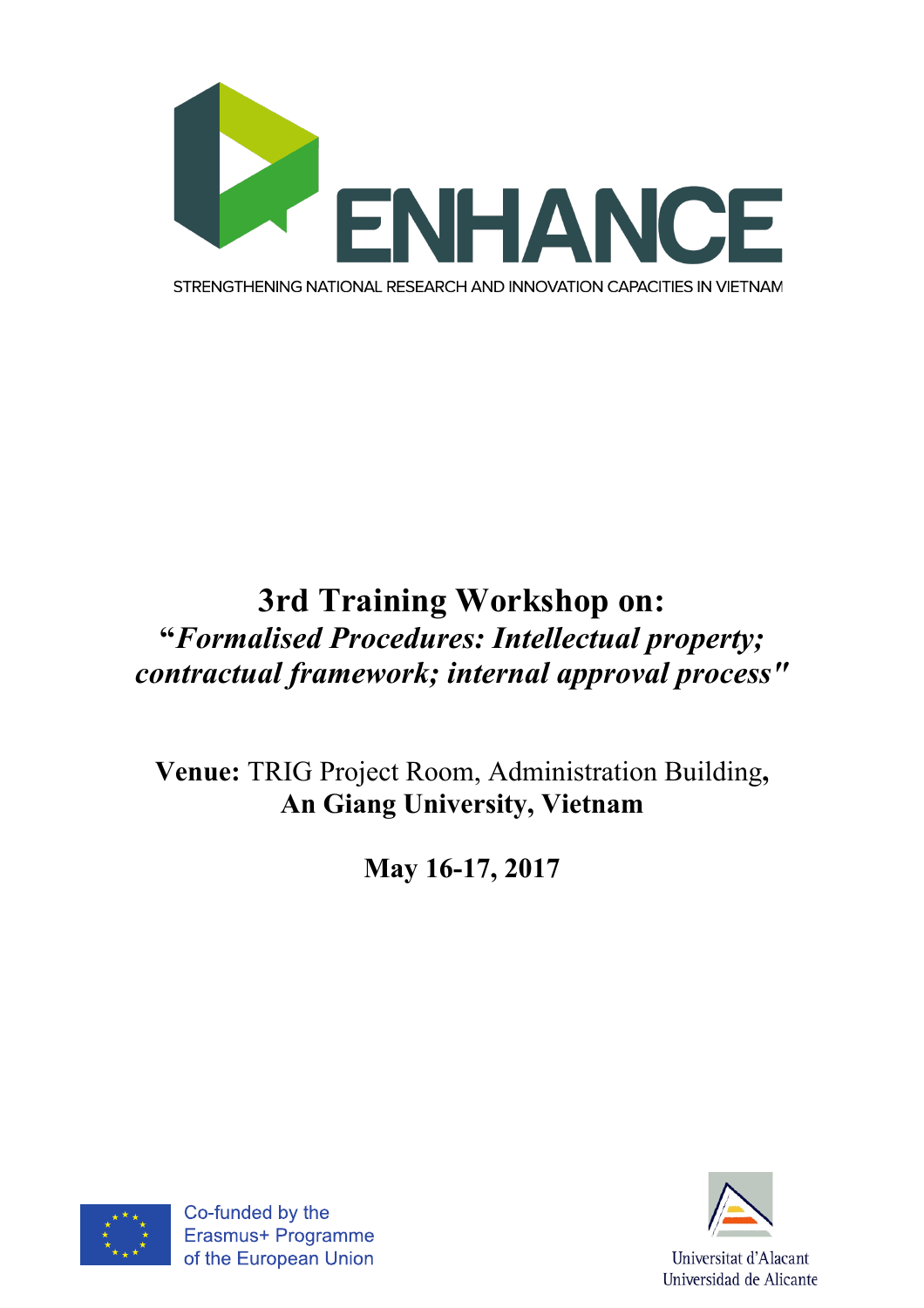

## **Project Acronym**: ENHANCE **Project Title**: strEngthening National researcH And iNnovation Capacities in viEtnam **Contract Number**: 2015-3574/001-001 **Project Reference Number**: 561749-EPP-1-2015-1-ES-EPPKA2-CBHE-SP

| Venue: | TRIG Project Room, Administration Building, |
|--------|---------------------------------------------|
|        | An Giang University, Vietnam                |

| <b>Expected</b> | After this workshop, participants shall be able: |
|-----------------|--------------------------------------------------|
| results         |                                                  |

- To increase their knowledge on key topics for a better R&I management and implementation.
- To understand the principles of intellectual property rights and copyright protection.
- To understand different types of Intellectual Property and to be able to prepare a patent registration
- To understand the difference between contractual framework and a contract.
- To understand the international framework agreements in frame of European development cooperation.
- To understand principles of internal approval of R&I institutions for research proposals and to create ideas for developing proposals.
- To show EU case studies in internal approval for research proposals.



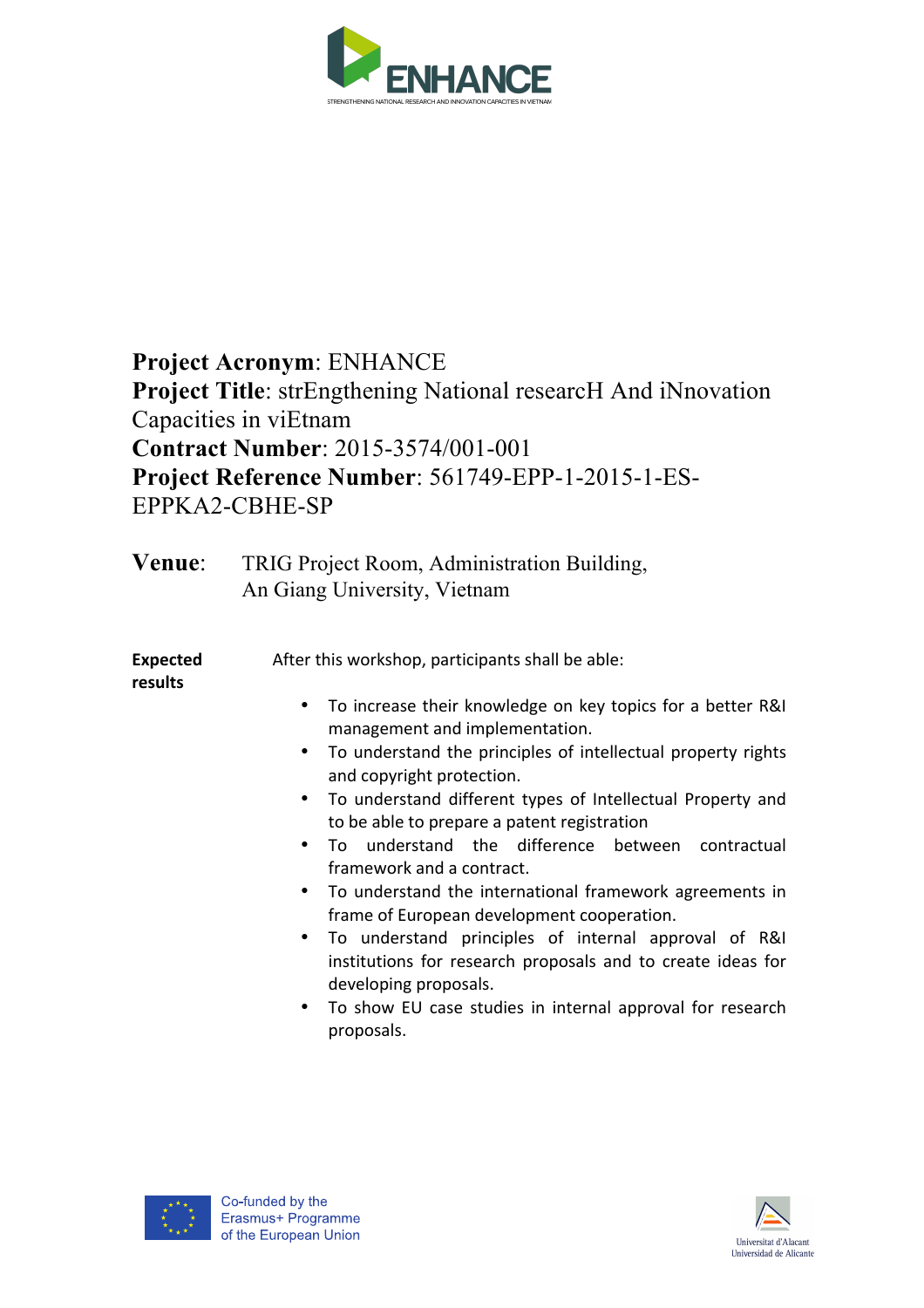

## **DAY 1 – Intellectual property**

| 16/05/2017 (Tuesday) |       |            | Venue: TRIG Project Room, Administration Building                                                                                                                                                                                             |
|----------------------|-------|------------|-----------------------------------------------------------------------------------------------------------------------------------------------------------------------------------------------------------------------------------------------|
| From                 | To    | Duration   |                                                                                                                                                                                                                                               |
| 08:45                | 9:00  | 15'        | ARRIVAL & REGISTRATION OF PARTICIPANTS                                                                                                                                                                                                        |
| 9:00                 | 9:15  | 15'        | <b>Official Welcome</b><br>Vice Rector, Vo Van Thang                                                                                                                                                                                          |
| 09:15                | 09:30 | 15'        | Presentation of the agenda and Workshop objectives<br>Prof. Andrej Soltesz, PhD., STU Bratislava, SK                                                                                                                                          |
| 9:30                 | 10:15 | 45'        | <b>Introduction &amp; Overview of Intellectual Property Rights (IPR)</b><br>IP system Definitions, objectives,<br>Prof Julius Soltesz, PhD., STU Bratislava, SK                                                                               |
| 10:15                | 11:00 | $45^\circ$ | Different types of IP<br><b>Patents, Copyrights</b><br>Prof Julius Soltesz, PhD., STU Bratislava, SK                                                                                                                                          |
| 11:00                | 11:30 | 30'        | <b>COFFEE BREAK</b>                                                                                                                                                                                                                           |
| 11:30                | 13:00 | 90'        | Working session - model case solution - patent registration-<br><b>Preparation of DOFI - Disclosure of Invention</b><br>Dr. Andrej Bartok, PhD., STU Bratislava, SK<br>All partners (5 minutes per partner for presentation after discussion) |
| 13:00                | 14:00 | 60'        | <b>LUNCH BREAK</b>                                                                                                                                                                                                                            |
| 14:00                | 15:00 | 60'        | <b>Copyright Protection of Computer Software</b><br>Prof Julius Soltesz, PhD., STU Bratislava, SK                                                                                                                                             |
| 15:00                | 15:30 | 30'        | <b>COFFEE BREAK</b>                                                                                                                                                                                                                           |
| 15:30                | 16:30 | 60'        | Science and ethics<br>Ethics of publication, in science and research<br>Prof Julius Soltesz, PhD., STU Bratislava, SK and<br>Dr. Andrej Bartok, PhD., STU Bratislava, SK                                                                      |
| 17:00                |       |            | <b>Dinner at An Giang University</b>                                                                                                                                                                                                          |